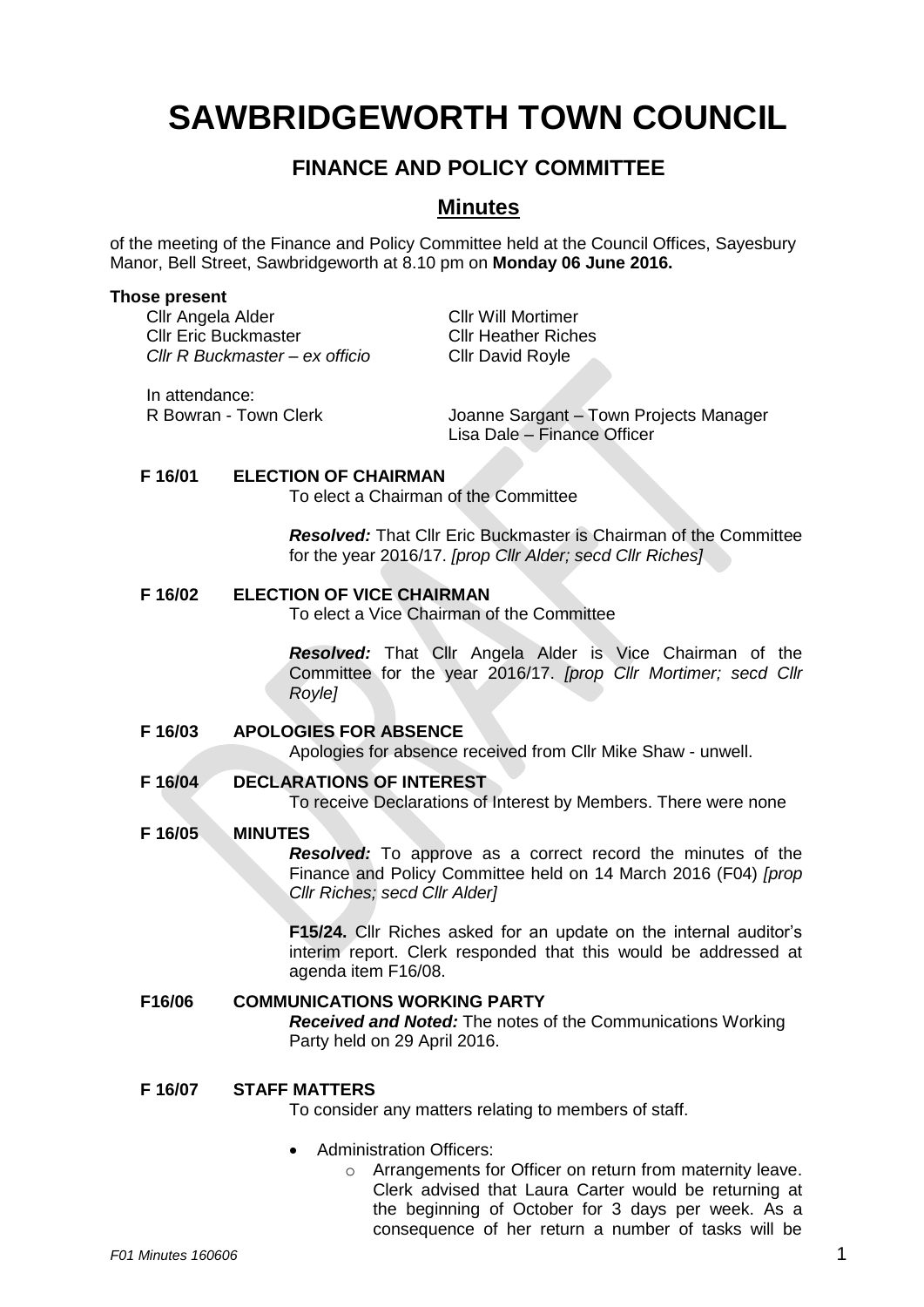reassigned. These will include allotment administration and website maintenance in 2016 and mayor's administration in 2017 passing to Laura Carter.

- o Officer request to reduce hours. Clerk advised that Karen Ashton had reduced her hours to 26 per week. He proposed to offer her a rolling quarterly contract of 14 hours per week to complete Reception cover from the end of her maternity cover contract. This was agreed.
- Community Bus Drivers
	- o Saturday arrangements. Clerk advised that a rota had been established at an annual direct cost of £2,050.
- Grounds Staff
	- o Resignation of General Hand. Clerk advised that Terry Wilson had resigned from his position in the council.
	- o Summer hours for Ranger. The Town Ranger had commenced summer hours of working to facilitate the watering of the floral displays.
	- o Student providing cover for summer period. Clerk advised that a student has been engaged as a contractor for 14 hours per week.
- National Pay Award
	- o Clerk advised the NALC/SLCC agreement on a national award of 1% for 2016/17 back dated to 01 April 2016 and 1% for 2017/18 effective 01 April 2017.

**F 16/08 FINANCE MATTERS**

To consider any matters relating to the finances and year end arrangements of the Council

- Clerk advised members of the visit of the Internal Auditor on 03 June 2016
	- o All matters mentioned in the interim internal audit had been addressed to the auditor's satisfaction. She noted that an amendment to FR's would be needed as a result of a change in EU legislation relating to tenders.
	- o Some reconciliation still needed due to the manual transition to the new RBS software.
	- o Internal Auditor has now retired but will continue to carry our payroll tasks. It is proposed to appoint SAIS (Shared Internal Audit Systems) as the council's internal auditor.
- To advise members of the Annual Return for 2015/16 and to make a recommendation for adoption by full council
	- o Clerk explained that Internal Auditor had defined that Operational salaries should be combined with Administration salaries. Clerk has complied but disagrees with the inconsistence of treatment compared with previous years.
	- o Internal Auditor had also defined that a record pf petty cash be separated from Current Account balances. Clerk has complied but disagrees as above.
	- o *Recommended:* That the Annual Return be adopted by Council *[prop Cllr Mortimer; secd Cllr Alder]*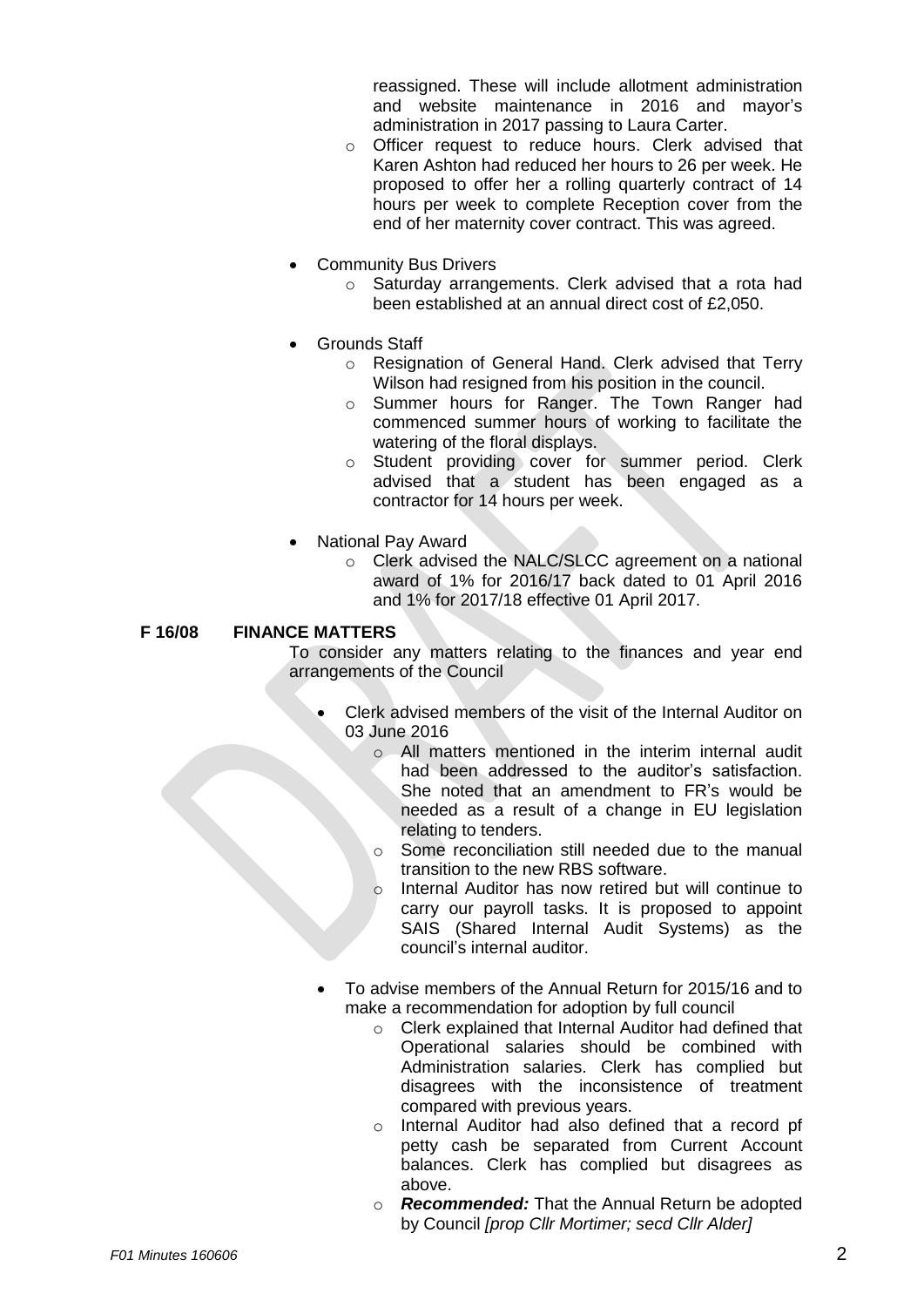- To consider £250 to be the *de minimus* sum for accruals and pre-payments.
	- o Clerk explained
	- o *Resolved:* That the *de minimus* sum should be £250. *[prop Cllr Mortimer; secd Cllr Alder]*
- To consider some virements to the budget for 2016/17 in the light of information received since the resolution to approve was made in January 2016.
	- o Clerk explained the need to vire sums from the redundant car park subsidy budget of £18,000 to other areas of council activity.
		- Sawbobus drivers £2,000
		- Clerk's salary £2,500
		- Lordship of the Manor £13,500. Clerk advised that after several years of research it appears that the Lordship of the Manor is for sale. Considerable discussion on the merits and demerits of such a purchase. On balance members were in favour of the proposition being taken to full council for decision.
	- o *Recommended:* That the virements be made if the purchase of the Lordship of the Manor is agreed by council.

**F 16/09 POLICY MATTERS**

To consider any matters relating to Policy for the future development of Town Council services to the community.

- To report on the town council's response to the Draft Parish Councils' Bill
	- o Clerk explained that the council had been asked to respond to the HAPTC County Officer, who was to lobby Members of Parliament on 06 June concerning the draft parish Councils Bill which was aimed at promulgating courtesy consultation into a statutory requirement.
	- o *Recommended:* That the action taken by the Clerk to support the lobby is endorsed.
- To consider a licence agreement to enable the Town Council to grant permissive rights of access to land to the north of High Wych Road.
	- o Clerk explained that the landowner of the site containing the Rivers Orchard, the Kick-About area and the Meadow wished to formalise the current cooperative agreement for the council to manage the permitted rights to the site.
	- o *Recommended:* That the licence agreement be taken to council at the appropriate time for a Resolution to sign and seal the document.
- To consider a variation in the policy for charges to be made for the hire of the council chamber.
	- o Discussion on the pros and cons of making an exception to the council's policy for hire charges in specific circumstances.